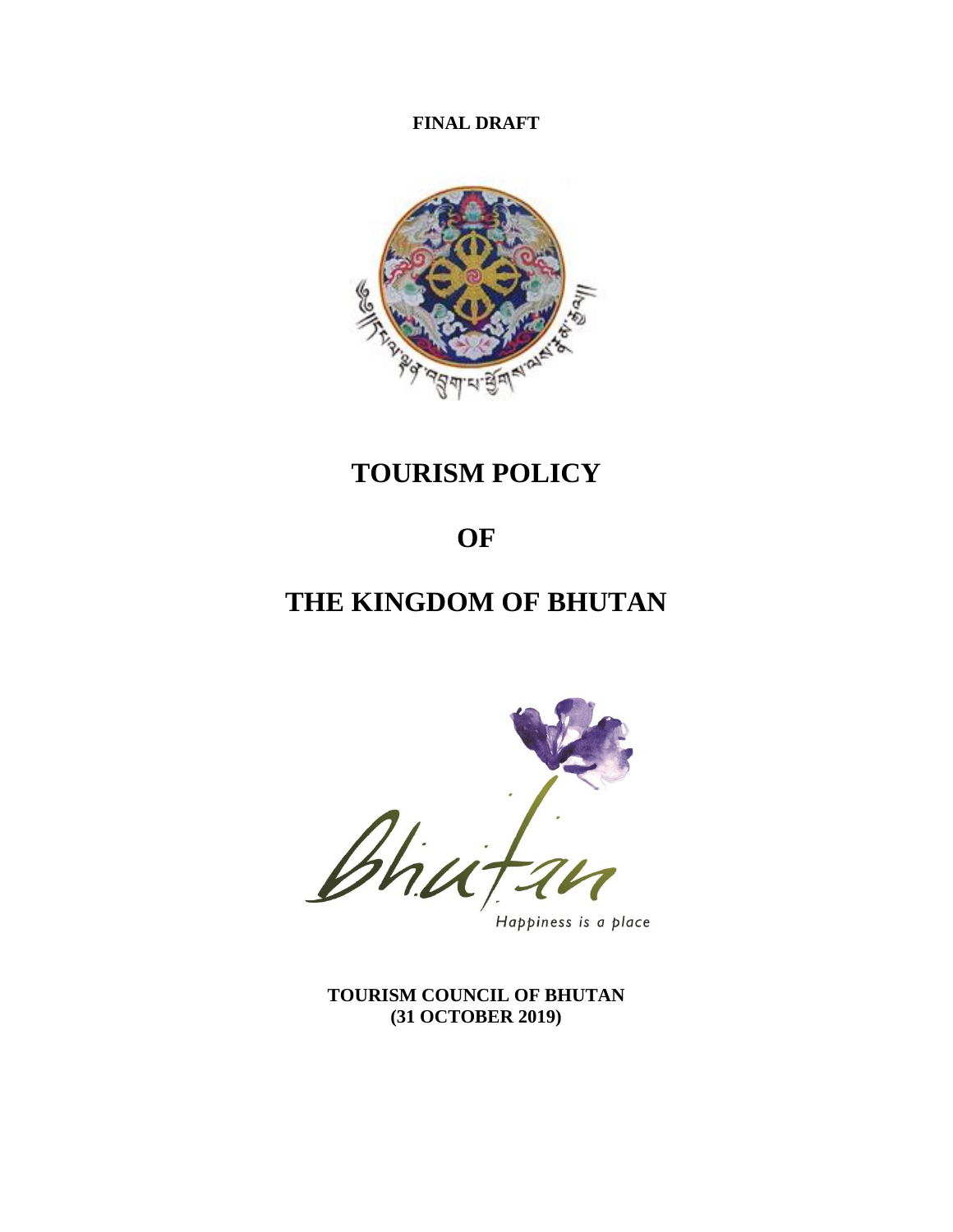

"……. *in the 1970's, tourism as an industry was only introduced after the coronation of His Majesty the Fourth Druk Gyalpo. It was suggested to us then that Bhutan would benefit economically from bringing in as many tourists as possible into the country. At that time, Bhutan was largely unknown to the outside world. And yet, with Drukgyal Zhipa at the helm, we had the confidence to make our own decisions- to decide that our approach to tourism policy would be that of high value low volume. It seemed counter-intuitive at a time when tourists to Bhutan were so few. There were many skeptics. But because of that policy, Brand Bhutan emerged. And you see the results of that policy for yourselves today. People who make it to Bhutan feel privileged to be our guest. In hindsight, we realize the profound wisdom of that decision, but we could have easily gone the other way, had it not been for that conviction we had to forge our own path, our future, and our destiny"*

**His Majesty the Druk Gyalpo, 11th Convocation of RUB in 2016**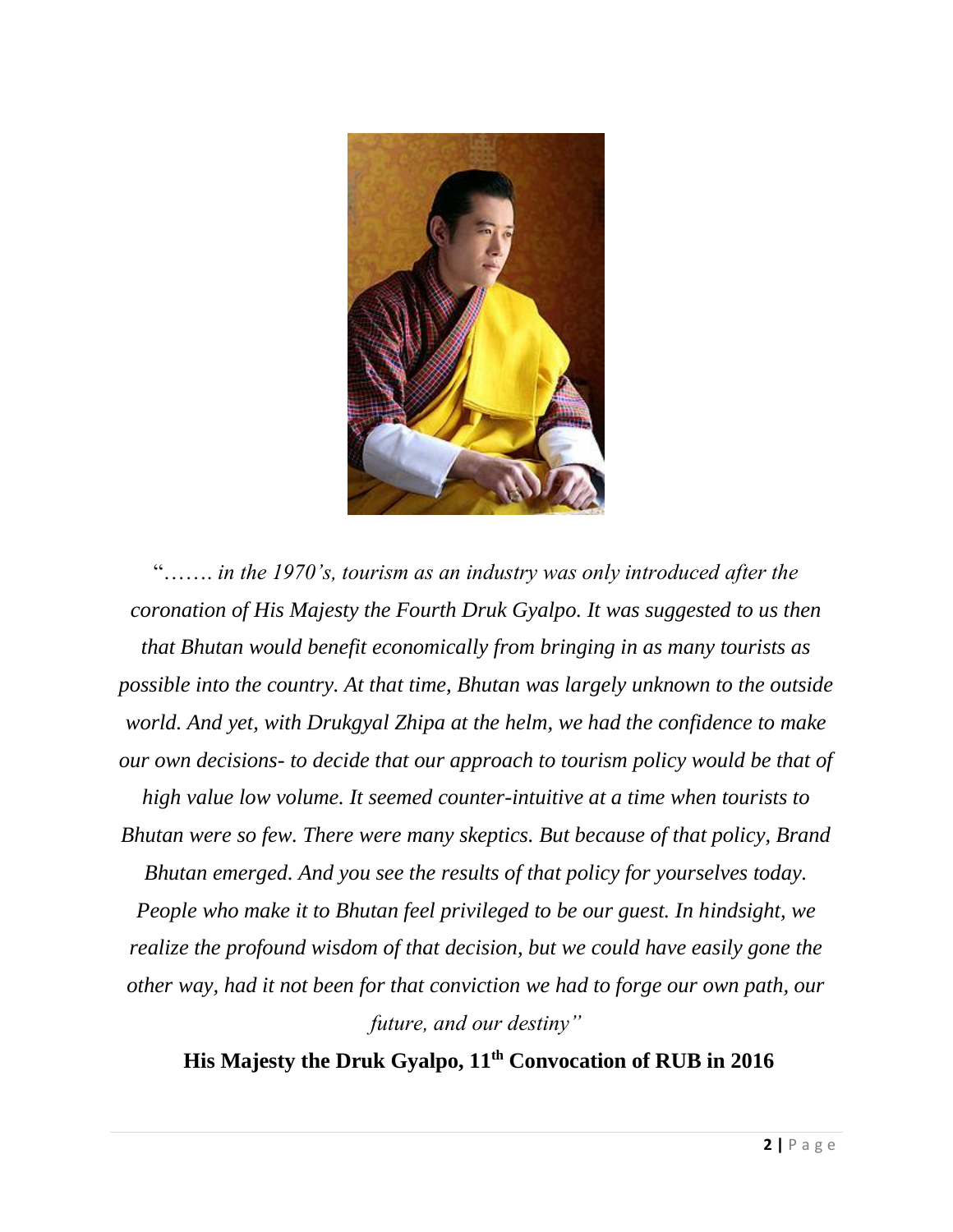| 1              |      |  |  |  |  |  |
|----------------|------|--|--|--|--|--|
| $\overline{2}$ |      |  |  |  |  |  |
| 3              |      |  |  |  |  |  |
| $\overline{4}$ |      |  |  |  |  |  |
| 5              |      |  |  |  |  |  |
| 6              |      |  |  |  |  |  |
|                | 6.1  |  |  |  |  |  |
|                | 6.2  |  |  |  |  |  |
|                | 6.3  |  |  |  |  |  |
|                | 6.4  |  |  |  |  |  |
|                | 6.5  |  |  |  |  |  |
|                | 6.6  |  |  |  |  |  |
|                | 6.7  |  |  |  |  |  |
|                | 6.8  |  |  |  |  |  |
|                | 6.9  |  |  |  |  |  |
|                | 6.10 |  |  |  |  |  |
| $\tau$         |      |  |  |  |  |  |
|                | 7.1  |  |  |  |  |  |
|                | 7.2  |  |  |  |  |  |
| 8              |      |  |  |  |  |  |
| 9              |      |  |  |  |  |  |
| 10             |      |  |  |  |  |  |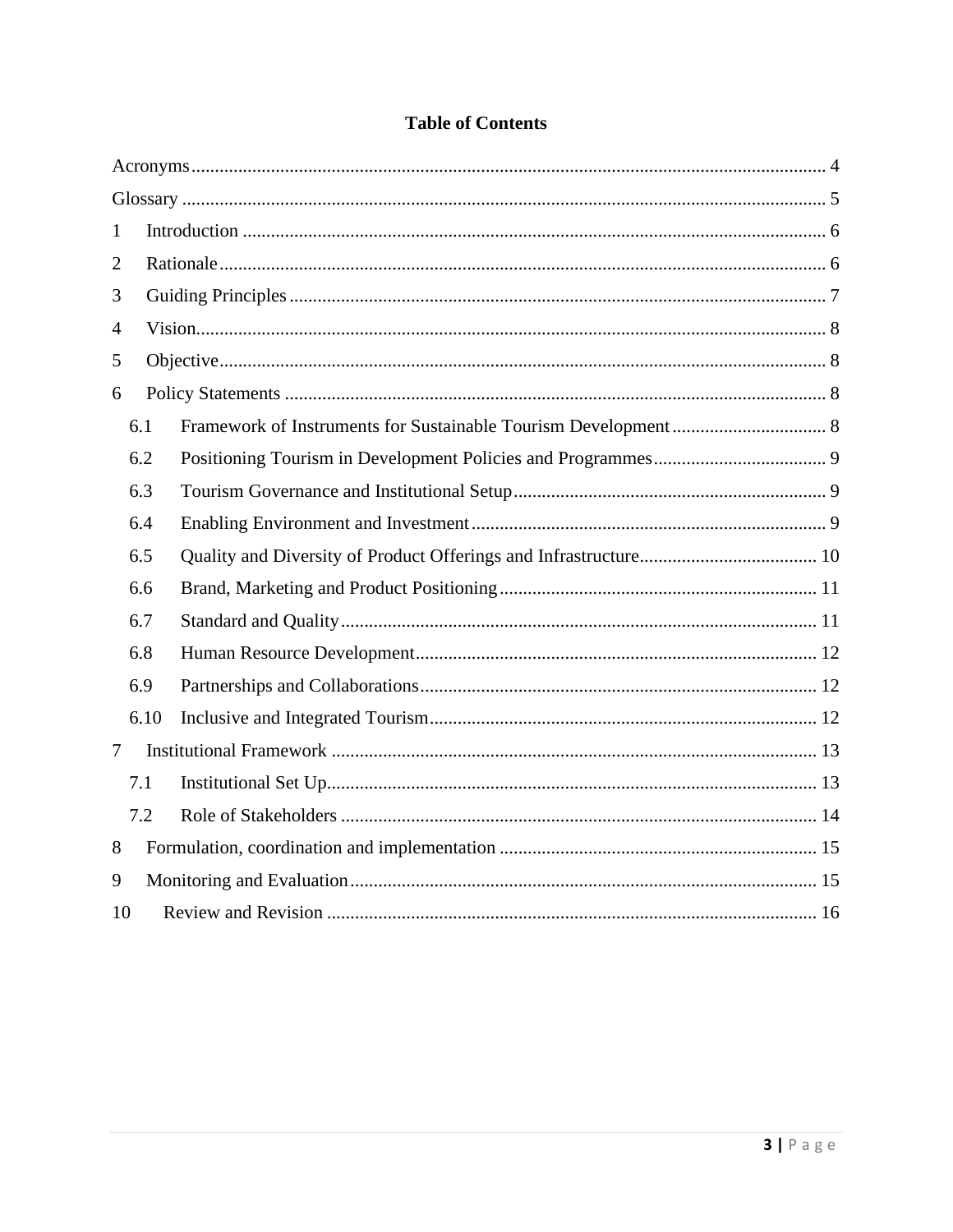# <span id="page-3-0"></span>**Acronyms**

| <b>GNH</b>  | <b>Gross National Happiness</b>                 |
|-------------|-------------------------------------------------|
| <b>SDG</b>  | <b>Sustainable Development Goals</b>            |
| <b>TCB</b>  | <b>Tourism Council of Bhutan</b>                |
| <b>TCBS</b> | <b>Tourism Council of Bhutan Secretariat</b>    |
| <b>MDPR</b> | Minimum Daily Package Rate                      |
| <b>MICE</b> | Meetings, Incentive, Conventions and Events     |
| <b>RGOB</b> | Royal Government of Bhutan                      |
| <b>ICT</b>  | <b>Information and Communication Technology</b> |
| <b>USP</b>  | <b>Unique Selling Proposition</b>               |
| <b>CSO</b>  | Civil Society Organisation                      |
| LG          | <b>Local Government</b>                         |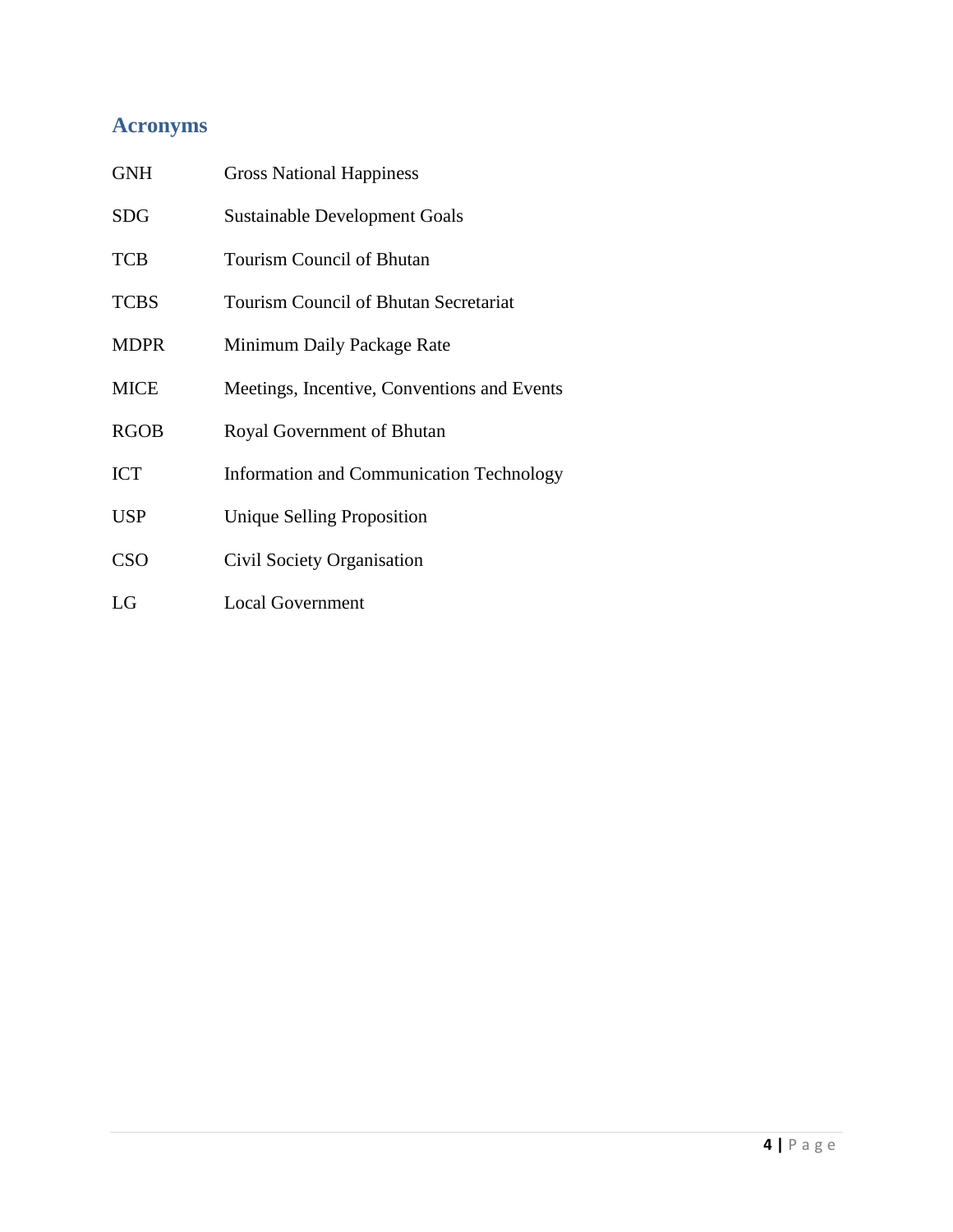## <span id="page-4-0"></span>**Glossary**

**Tourism:** refers to the activity of a visitor and includes trips away from one's usual environment (residence), for less than a year, for any main purpose other than to be employed by a resident entity in the place visited.

**Tourist:** refers to all visitor who travels to a country (inbound / outbound tourism) or place (domestic tourism) other than that in which her/she has his/her usual residence for at least one night but not more than one year, and whose main purpose is visit is other than the exercise of activity remunerated (employment) from within the country / place visited.

**High Value, Low Volume:** The **High value** refers to targeting mindful and responsible high-end visitors, creating good value for money experiences, high revenue and yield, quality infrastructure and tourism products and services and Brand Bhutan. While ensuring that the numbers of tourists visiting Bhutan is as per the absorptive carrying capacity of our natural, sociocultural and infrastructure **– Low volume**.

**Green**: refers to pristine nature, clean air and water, rich biodiversity, low carbon footprint and designing environment friendly tourism programs and infrastructure.

**Sustainable:** Promoting tourism in a manner that will meet the needs of the present tourists and destinations while protecting and enhancing opportunities for the future. And includes economic development, livelihood enhancements, promotion and preservation of culture and nature and future prospects.

**Inclusive:** Creating opportunities for participation in tourism and benefits for all Bhutanese through a variety of initiatives and quality tourism products and infrastructure for use by all Bhutanese not just tourists.

**High value competitive destination:** Creating good value for money, revenue and yield, quality infrastructure, tourism products and services, experiential tourism and Brand Bhutan.

**Tourism Industry / sector:** Is a cluster of production units in different industries that provide consumption goods and services demanded by visitors. Such industries are called tourism industries because visitor acquisition represents such a significant share of their supply that, in the absence of visitors, their production of these would cease to exist in meaningful quantity.

**Inbound tourism:** Comprise of activities of non-resident visitors within the country of reference on an inbound tourism trip.

**Outbound Tourism:** Comprises the activities of a resident visitor outside the country of reference, either as part of an outbound tourism trip or as part of a domestic tourism trip.

**Domestic Tourism:** Comprises the activities of a resident visitor within the country of reference, either as part of a domestic tourism trip or part of an outbound tourism trip.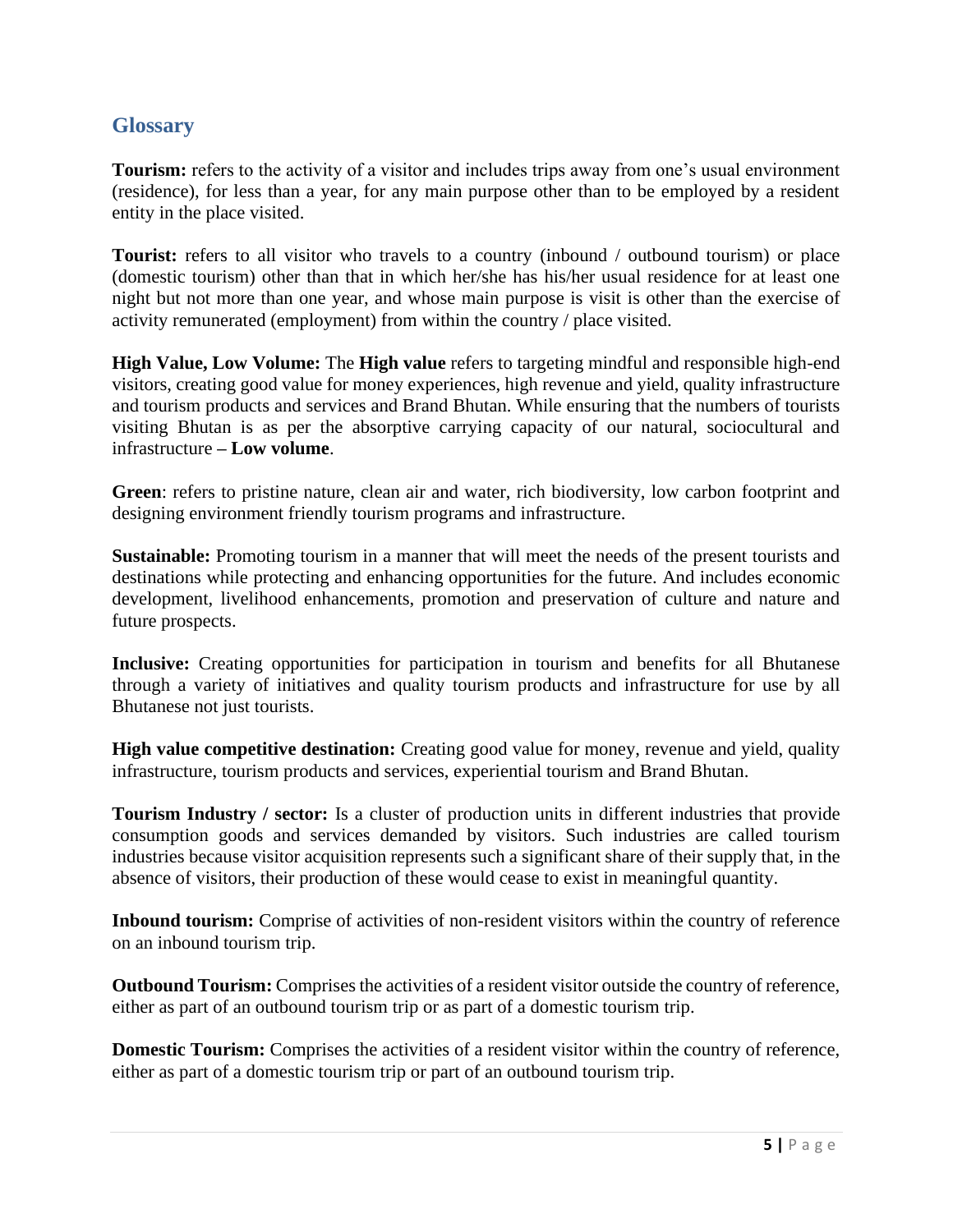# <span id="page-5-0"></span>**1 Introduction**

The rules governing tourism in the country was approved in 1972 that paved the way for Bhutan's participation in the international tourism industry and the first group of 287 official tourists visited Bhutan in 1974. Since then, Bhutan's tourism industry follows a unique sustainable approach of *High Value, Low Volume* and has consistently sought to ensure a cautious tourism sector growth that is within the carrying capacity of our physical, socio-cultural and natural environment. The premise of our tourism development policy is rooted in the overall development philosophy of Gross National Happiness (GNH) to promote sustainable tourism that meets the needs of present visitors and destinations while enhancing opportunities for the future.

Tourism is an important and dynamic economic sector contributing significantly towards socioeconomic development of the country through revenue and foreign exchange earnings, creation of employment opportunities, conservation of natural and cultural heritage, and contributes to the realization of the national development goals – Gross National Happiness (GNH) and Sustainable Development Goals (SDG).

The shift and sophistication in the demand and behaviour of the tourists for meaningful travel experiences further emphasizes the need for growth, diversification of tourism products and destinations, including authenticity, contacts with local communities and learning about culture, tradition, flora and fauna etc. This calls for the need to have a dynamic tourism policy to change and adjust to these changing demands of the international travel and tourism.

Sustainable tourism development requires the informed participation of all relevant stakeholders and it requires to maintain a high level of tourist satisfaction and ensure high value experience to the tourists, raising awareness about the sustainability issues and promoting sustainable tourism practices, constant monitoring of impacts, introducing the necessary preventive and /or corrective measures where necessary.

Bhutan's tourism industry continues to grow to become one of the major economic sectors contributing significantly towards socioeconomic development of the country through revenue and foreign currency generation and employment creation amongst others. In 2018 a total of 274,097 foreign individuals visited Bhutan in 2018 which is an increase of 7.61% over 2017. International leisure arrivals grew by 1.76% to 63,367 over 2017 while arrivals from the regional market grew by 10.37%.

## <span id="page-5-1"></span>**2 Rationale**

The travel and tourism industry across the world have undergone significant growth and changes particularly with the changing dynamics of the traveler behavior and the travel markets and so has the situation in Bhutan. These developments and the absence of documented comprehensive policy framework have resulted in challenges relating to policy clarity, planning and coordination for the development, promotion and regulation of the tourism industry.

Tourism growth and development in the country is constrained with several challenges in realizing its full potential with the following emerging issues and concerns: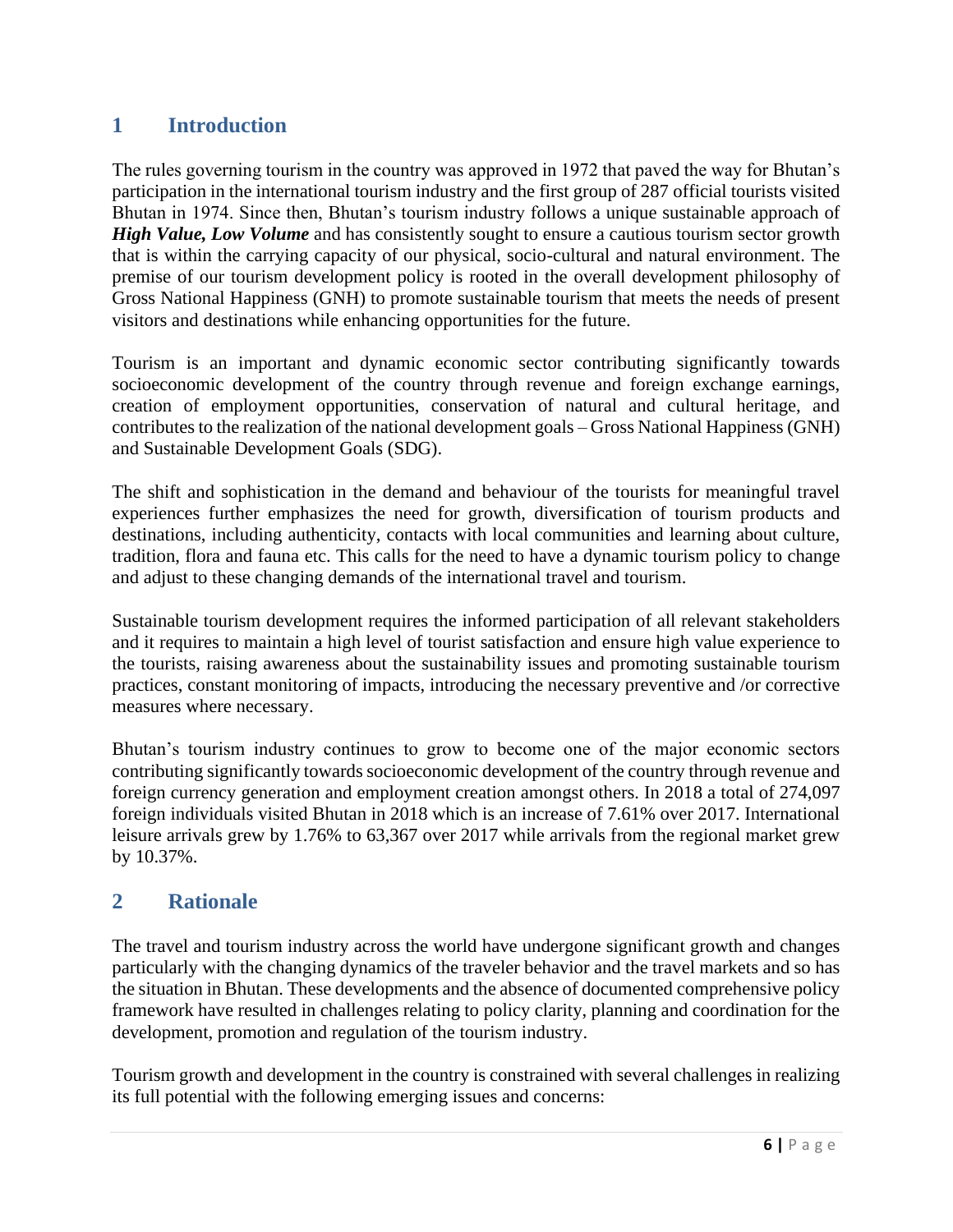- 1. Lack of a comprehensive policy document, socio-cultural and environmental standards to guide sustainable tourism development
- 2. Unregulated growth and management of tourism
- 3. Limited diversified tourism products
- 4. Growth in non-certified tourist facilities
- 5. Unequal benefit sharing
- 6. Inadequate regional spread of tourism.
- 7. Seasonal tourism
- 8. Unsatisfactory visitor experience
- 9. Unethical business practices
- 10. Poor coordination and collaboration amongst stakeholders
- 11. Absence of legislation for tourism
- 12. Growing waste and other concerns
- 13. Institutional strengthening and structure.

The Tourism Policy sets the agenda and direction for the development of tourism sector and its success depends on an integrated and holistic engagement and participation of all the stakeholders. The policy document will be supported and complemented with a comprehensive Strategic Development Plan and a set of incentive packages to boost sustainable growth.

# <span id="page-6-0"></span>**3 Guiding Principles**

The guiding principles which underpin Bhutan's vision for sustainable tourism destination are:

- i. Develop and promote forms of tourism that is consistent with our national development philosophy of Gross National Happiness (GNH).
- ii. Promote High value, Low volume tourism

*The High value shall mean targeting mindful and responsible high-end visitors, creating good value for money experiences, high revenue and yield, quality infrastructure and tourism products and services and Brand Bhutan. While ensuring that the numbers of tourists Bhutan receives are as per the absorptive carrying capacity of our natural, sociocultural and infrastructure to reduce negative impacts – Low volume.*

- iii. Tourism development shall continue to be supported by the Minimum Daily Package Rate (MDPR) System and shall be reviewed as deemed necessary.
- iv. Tourism shall be developed and promoted in a manner that respects the country's natural and cultural resources, its people and core values.
- v. Where rural community engagements in tourism are concerned, tourism shall be developed and promoted as a supplementary income source and not as a substitute for their primary livelihood.
- vi. Tourism shall be developed to promote regional and seasonal spread with equitable growth and benefit sharing.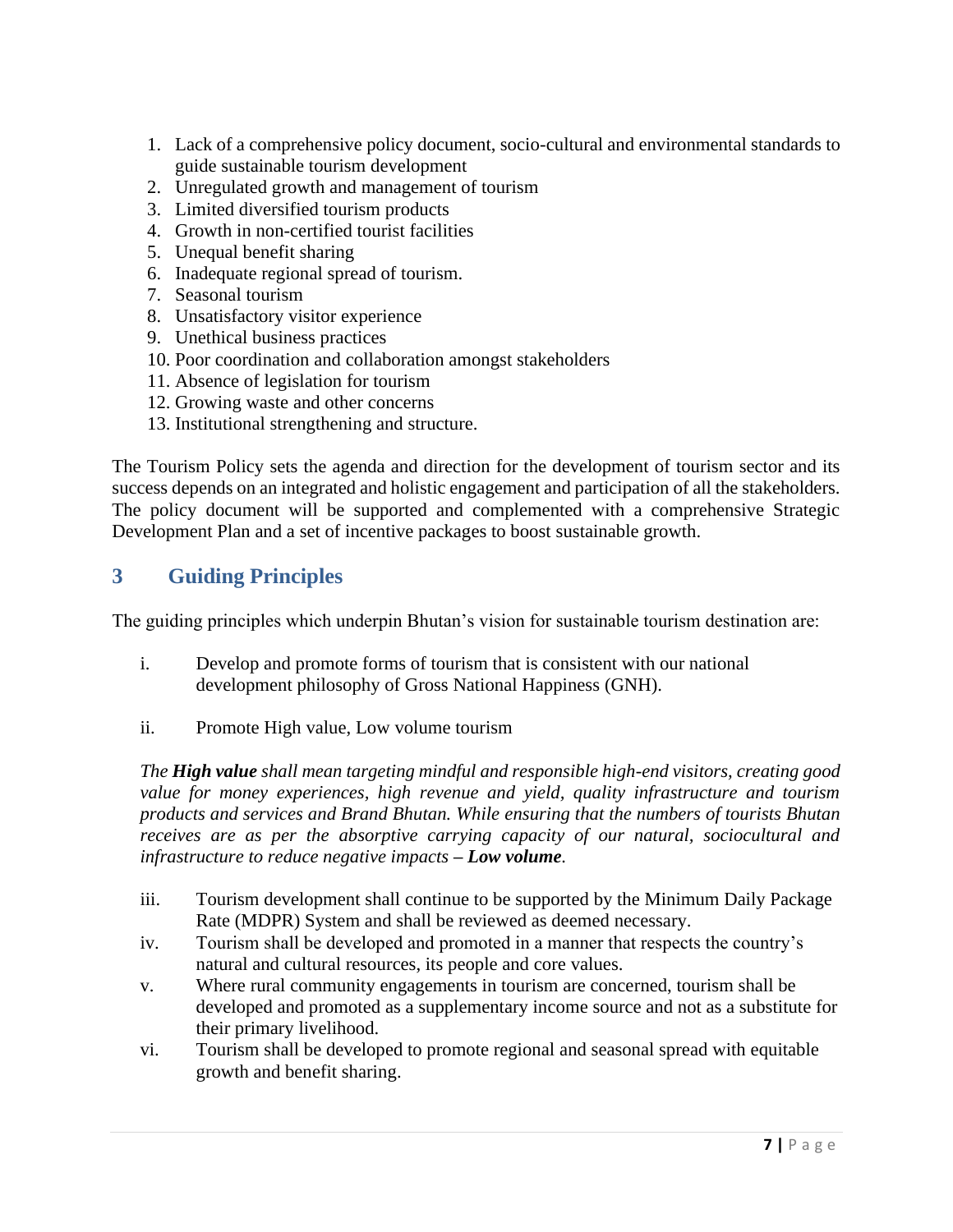## <span id="page-7-0"></span>**4 Vision**

#### *A Green, sustainable, inclusive and a high value competitive tourism destination*

**Green** refers to pristine nature, clean air and water, rich biodiversity, low carbon footprint and designing environment friendly tourism programs and infrastructure.

**Sustainable** refers to promoting tourism in a manner that will meet the needs of the present tourists and destinations while protecting and enhancing opportunities for the future i.e. economic development, livelihood enhancements, promotion and preservation of culture and nature and future prospects.

**Inclusive** refers to creating opportunities for participation in tourism and benefits for all Bhutanese through a variety of initiatives for use by all Bhutanese not just tourists.

**High value competitive destination** refers to creating good value for money, revenue and yield, quality infrastructure, tourism products and services, experiential tourism and Brand Bhutan.

## <span id="page-7-1"></span>**5 Objective**

*The overall objective of the National Tourism Policy is to Promote High value, Low volume tourism to foster sustainable, competitive and inclusive growth to enhance the industry's contribution to nation building.*

## <span id="page-7-2"></span>**6 Policy Statements**

The policy seeks to achieve the vision and objective through the following policy statements. The policy statements are identified under different strategic areas of intervention.

## <span id="page-7-3"></span>6.1 Framework of Instruments for Sustainable Tourism Development

*Integrating the principles of sustainable tourism is essential to ensure the tourism sector's success and contribution to socioeconomic and national development objectives.*

- 1. The Royal Government shall adopt a single approach for management of all inbound tourism in the country and shall implement appropriate mechanisms to promote it.
- 2. The Royal Government shall ensure that new areas and sites are opened for tourism with adequate researches and consultations to consider values, significance and sentiments of the local communities and sites.
- 3. The Royal Government shall implement mechanisms including management plans at all sacred sites and places of religious, cultural and natural significance.
- 4. The Royal Government shall implement regulations to discourage unhealthy growth and development in tourism infrastructure, establishments and services.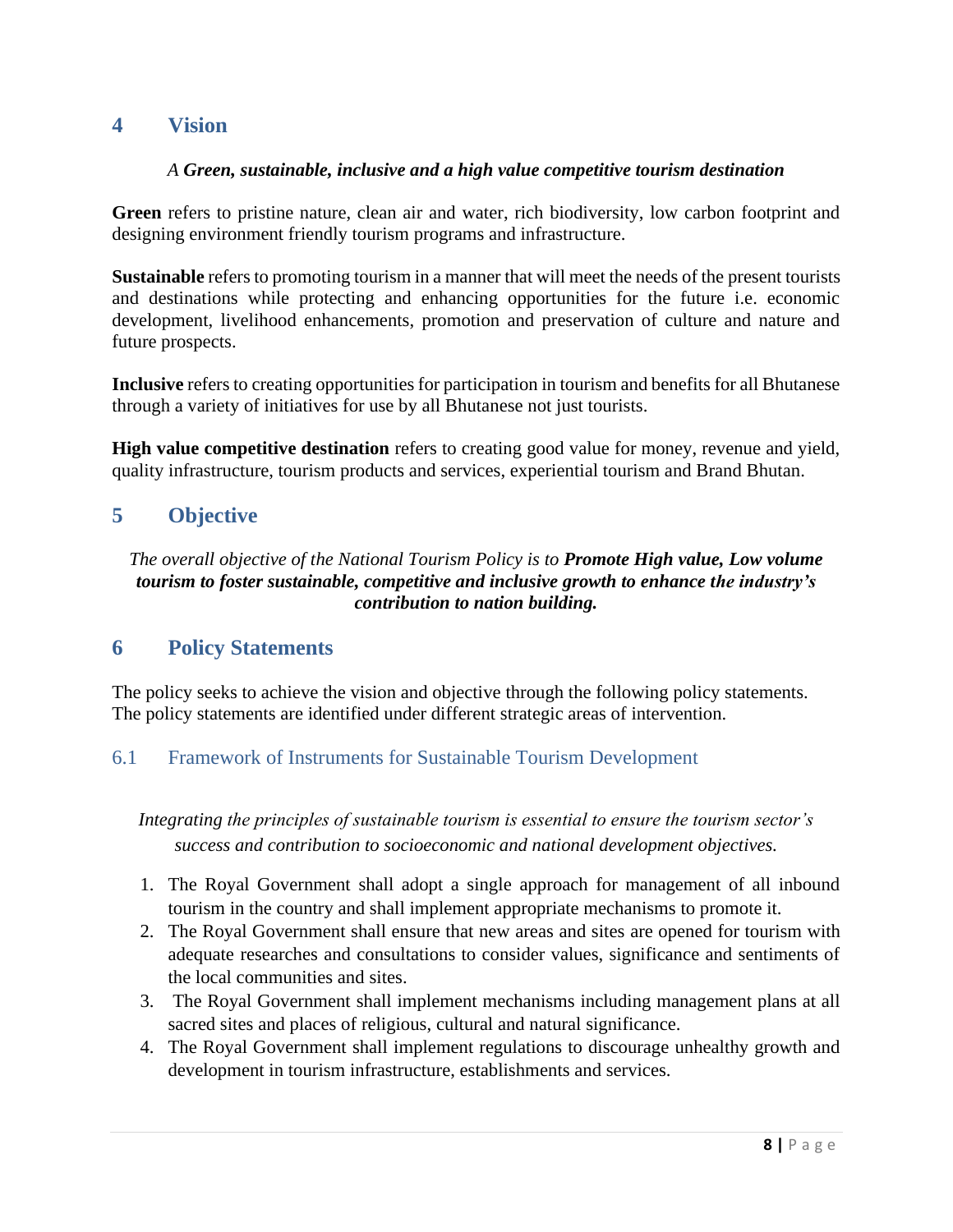5. The Royal Government shall facilitate streamlining of all tourism businesses and services establishment, operations and regulatory compliance through the Tourism Council of Bhutan.

## <span id="page-8-0"></span>6.2 Positioning Tourism in Development Policies and Programmes

*Tourism is a complex and dynamic sector requiring diverse players to be involved in delivering a wide range of facilities and services that combine to provide the overall visitor experience. The recognition of the current and potential contribution and role of tourism in achieving country's overall goals is essential to support sustainable tourism development.*

- 1. The Royal Government shall position tourism in national development planning and strategies
- 2. The Royal Government shall facilitate integration of tourism considerations in the sector policies and plans
- 3. The Royal Government shall strengthen statistical development, research and measurement of tourism's contribution
- 4. The Royal Government shall initiate identification of tourism zones across the country to conserve, preserve / protect and maintain places of scenic beauty, villages, towns and tourist sites and allocation of land in areas of tourism potentials.

## <span id="page-8-1"></span>6.3 Tourism Governance and Institutional Setup

*Equally important is the evolution of TCB as a National Tourism Organisation to keep abreast of the rapidly changing travel and tourism industry.*

- 1. The Royal Government shall establish Tourism Council of Bhutan (TCB) as a statutory Body
- 2. The Royal Government shall strengthen legislations and regulatory frameworks for tourism
- 3. The Royal Government shall strengthen tourism governance and institutional set-up
- 4. The Royal Government shall provide adequate resources and manpower including skills enhancement and upgradation
- 5. The Royal Government shall strengthen and expand tourism representation within the country and in major international markets.

#### <span id="page-8-2"></span>6.4 Enabling Environment and Investment

*The success of tourism as a driver of sustainable development depends on the presence of conducive business environment for trade and investment to promote growth.*

- 1. The Royal Government shall create conducive business environment for tourism investment promotion with targeted incentives to promote visitations, investments and tourism business growth.
- 2. The Royal Government shall enhance online payment facilities and use of all major international credit and debit cards in the country.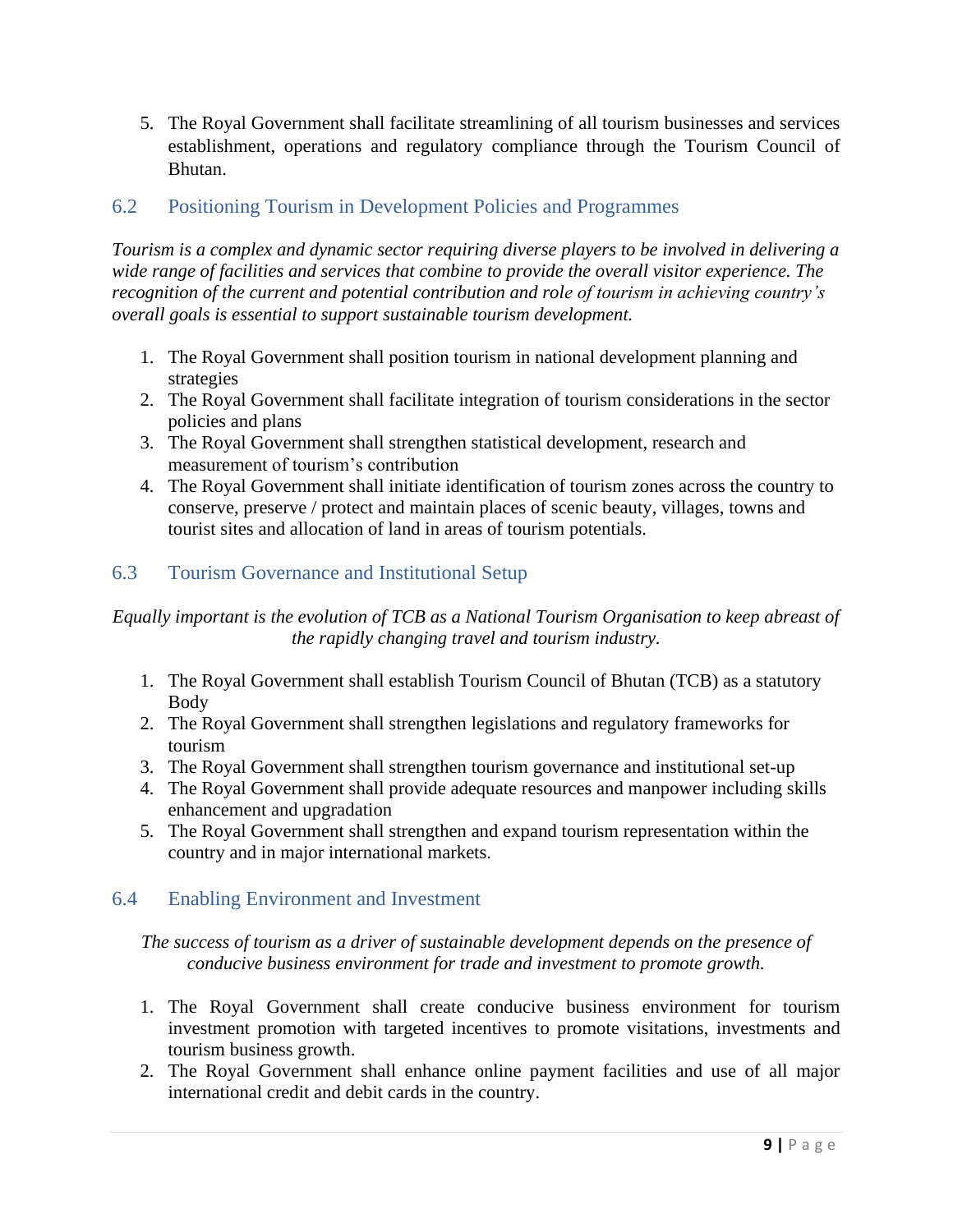- 3. The Royal Government shall enhance and improve travel facilitation services at the entry ports.
- 4. The Royal Government shall explore air connectivity beyond existing routes and improve internal connectivity.
- 5. The TCB shall develop and institute mechanisms for management of visitors, destinations and sites.
- 6. The TCB shall assess the absorptive carrying capacity at national, dzongkhag and site level of infrastructure, culture, environment and services.
- 7. The Royal Government shall streamline and simplify processes for tourism businesses.
- 8. The Royal Government shall introduce targeted incentives to promote visitation, investments and tourism businesses.
- 9. The TCB shall leverage on information and communication technology (ICT) to promote tourism growth, service delivery and visitor experience enhancement.

## <span id="page-9-0"></span>6.5 Quality and Diversity of Product Offerings and Infrastructure

#### *Tourism product and infrastructure needs should consider development, innovation and diversification to address the market trends and the current strengths and weaknesses of the existing product portfolio.*

- 1. The TCB shall develop procedures, guidelines, regulations and standards to ensure systematic and planned development of sustainable products.
- 2. The TCB shall diversify tourism products having comparative advantage and with special emphasis on unique offerings in collaboration with stakeholders. This shall include but not limited to:
	- Development of new tourism clusters with appropriate services.
	- Nature based adventure activities.
	- Local cuisines, arts and crafts and traditional medicine.
	- Promotion of Bhutan as a unique destination for filming.
	- Wellness, spiritual and MICE tourism.
	- Adventure tourism
	- Festival tourism
	- Sports tourism
- 3. The TCB shall enhance and promote ecotourism development to promote conservation travel through investment facilitation, enabling frameworks, capacities, benefit sharing mechanisms etc.
- 4. The TCB shall enhance the current tourism product offerings, packaging and content development through emphasis on the Unique Selling Propositions (USP) of the region and dzongkhags.
- 5. The TCB shall facilitate visitor management programs in areas that are experiencing visitor pressures and ecologically sensitive areas.
- 6. The TCB shall encourage private sector investment in development of tourism infrastructure, products and services
- 7. The TCB shall facilitate development of eco-friendly tourism infrastructure, amenities and support services including accessibility for the differently-abled.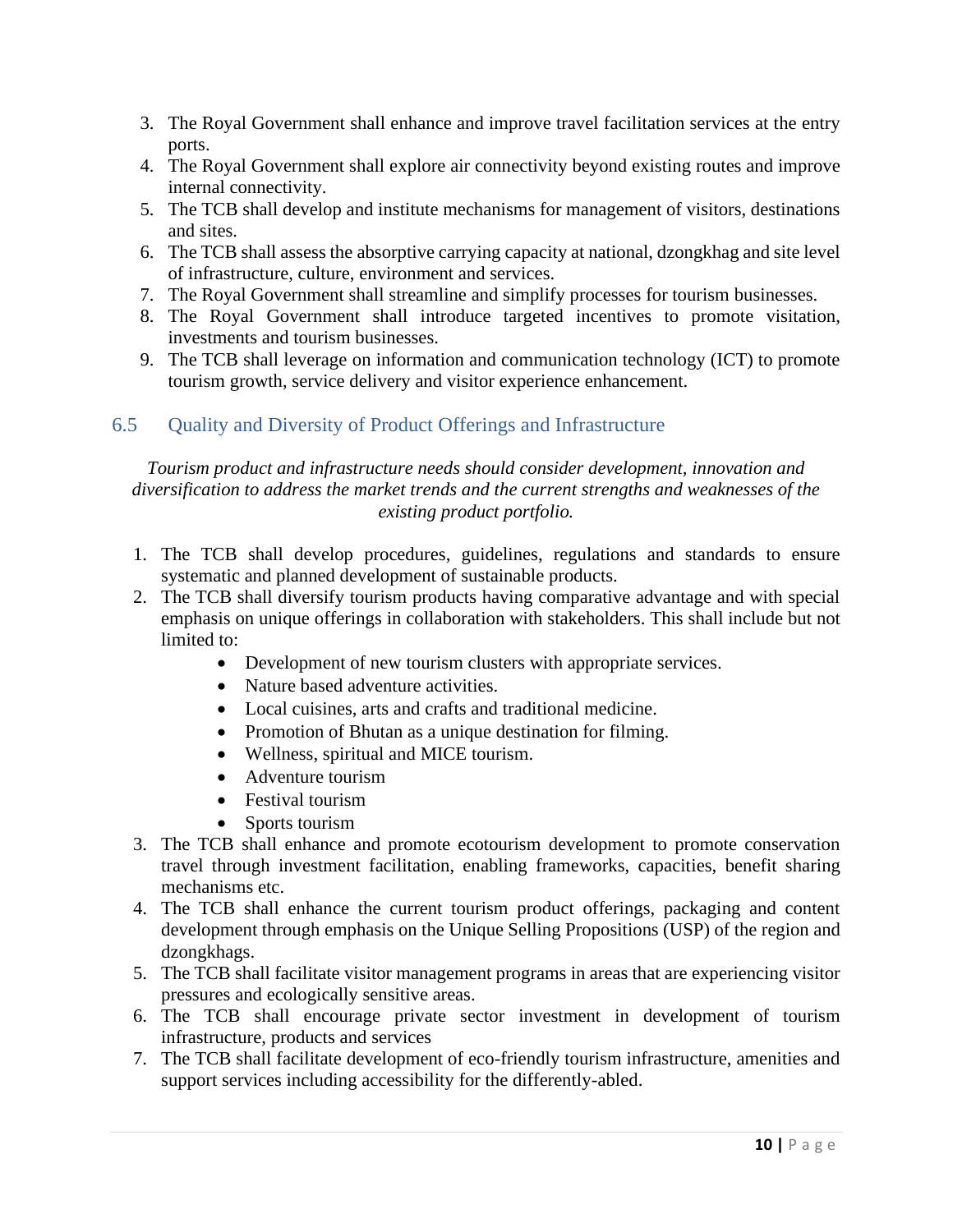8. The TCB shall strengthen quality system of tourism products and infrastructure operations with standards and monitoring in collaboration with sector associations.

## <span id="page-10-0"></span>6.6 Brand, Marketing and Product Positioning

*The development and promotion of the country's brand image and range of products in order to meet the market needs is vital to the competitiveness of the tourism sector. Defining and articulating a distinctive brand is the key to effective marketing, providing the basis for promotional messages and guiding product development to deliver on the brand promise.*

- 1. The TCB shall enhance and maintain competitiveness of Bhutan as an exclusive travel destination with focus on yield.
- 2. The TCB shall develop and implement Brand Bhutan strategies to differentiate Bhutan from the competing destinations including developing a unique market position, image and brand.
- 3. The TCB shall encourage locals to travel and visit the country through promotion of domestic tourism.
- 4. The TCB shall explore new markets and maintain existing markets.
- 5. The TCB shall develop and adopt new, strategic and professional approach to Branding and promotion.
- 6. The TCB shall increase awareness on the range of tourism products available in the country.

## <span id="page-10-1"></span>6.7 Standard and Quality

#### *Tourism product offerings and services requires quality and variety to attract and retain the target markets. Ethics, professionalism and excellence are important elements of delivering standard and quality services.*

- 1. The TCB shall establish systems and standards to achieve excellence in standard and quality of tourism facilities and services.
- 2. The TCB shall recognise and encourage excellence in standards of tourism enterprises and provision of services.
- 3. The TCB shall establish and implement appropriate guidelines for safety of tourists at sites and recreational facilities.
- 4. The TCB shall devise standard systems for crisis preparedness and management in collaboration with sector association.
- 5. The TCB shall ensure compliance to standards and code of ethics in the delivery of tourism services with sector association.
- 6. The Royal Government shall create conditions to allow more competition, improvement of services and greater choices for visitors.
- 7. The Royal Government shall develop / integrate e-platforms for tourism business operations and practices such as licensing, disbursement of payments, tax filing etc.
- 8. The TCB shall promote excellence and professionalism in the industry through high standard of business ethics and best practices.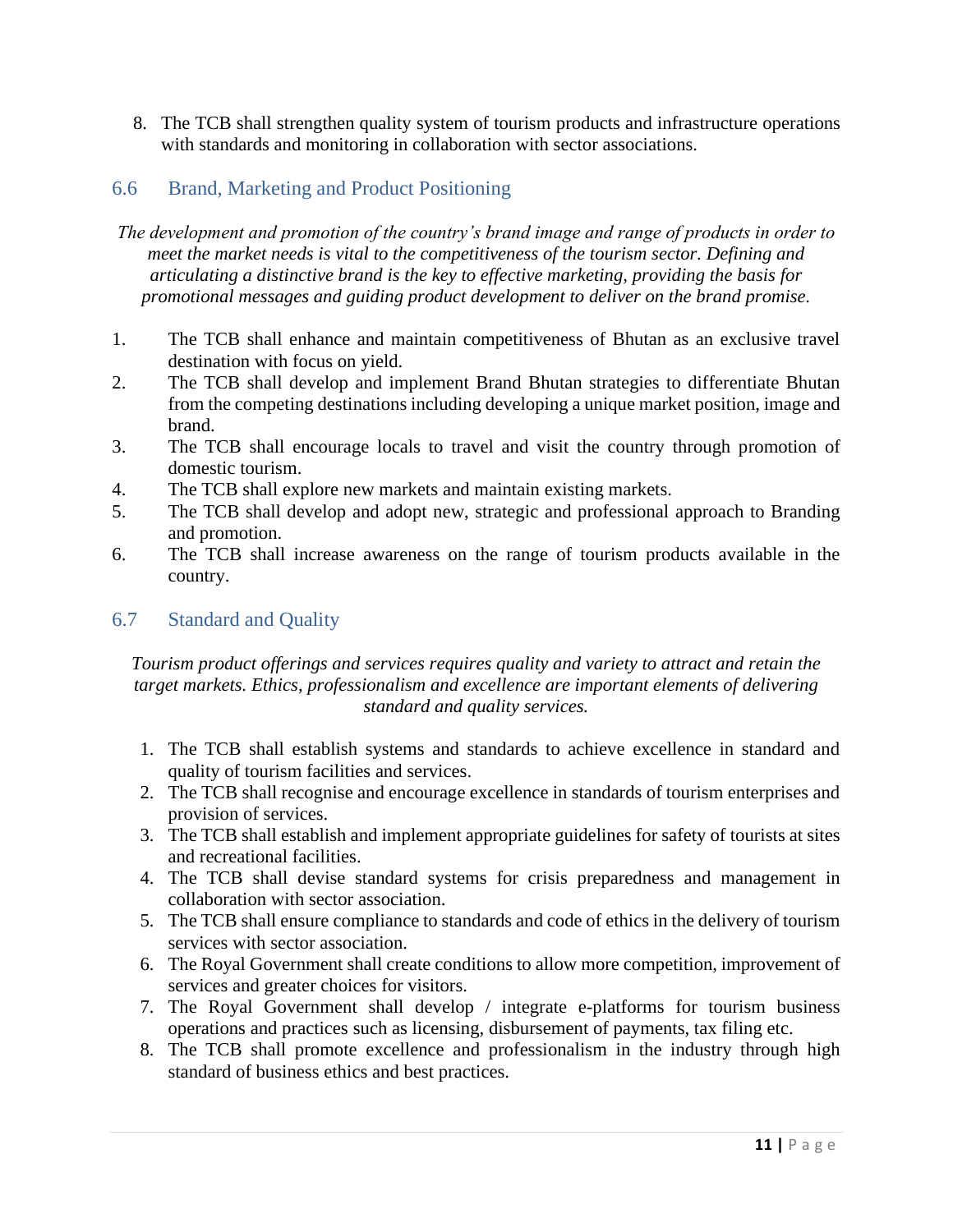#### <span id="page-11-0"></span>6.8 Human Resource Development

*Tourism is a labour intensive sector that creates many jobs at all levels. The human resources planning, skills assessment and provision of trainings for employment creation and management are important aspect of tourism development.*

- 1. The TCB shall develop Human resource development plans and action to address skills gap and training needs.
- 2. The TCB shall conduct skills assessment and provision of training to local personnel at all levels.
- 3. The Royal Government shall encourage and facilitate the availability of skilled labour in the industry.
- 4. The Royal Government shall facilitate development of professional and competent work force.
- 5. The TCB shall establish mechanisms to encourage professional quality of institutions providing training in tourism.

#### <span id="page-11-1"></span>6.9 Partnerships and Collaborations

*As a multi-sectoral industry, tourism requires effective partnerships and collaborations amongst the diverse stakeholders in the delivery of various tourism functions and services. The engagement of government agencies, private sector and other stakeholders in tourism planning, development and management is critical for tourism growth and development.*

- 1. The TCB shall create environment and institute mechanisms to promote partnerships and collaboration and participation in tourism at national, regional and community level.
- 2. The Royal Government shall promote cooperation with other countries and international organisations on tourism.
- 3. The TCB shall develop and implement a sustained education and awareness campaign for the national audience.
- 4. The TCB shall strengthen and support private sector associations and networks

## <span id="page-11-2"></span>6.10 Inclusive and Integrated Tourism

#### *Tourism provides opportunities for integration and inclusion of diverse stakeholders, beneficiaries and concerns across the tourism value chain to engage and benefit and to mitigate negative social impacts.*

- 1. The TCB shall enhance opportunities and broader participation for women, youths and differently abled people to ensure benefit and meaningful engagement in tourism.
- 2. The TCB shall promote mainstreaming of gender issues in the sector.
- 3. The TCB shall facilitate and sensitise individuals, communities, public and private institutions to appreciate and value tourism.
- 4. The TCB shall develop safeguards to ensure that tourism facilities and establishments are not used for prostitution.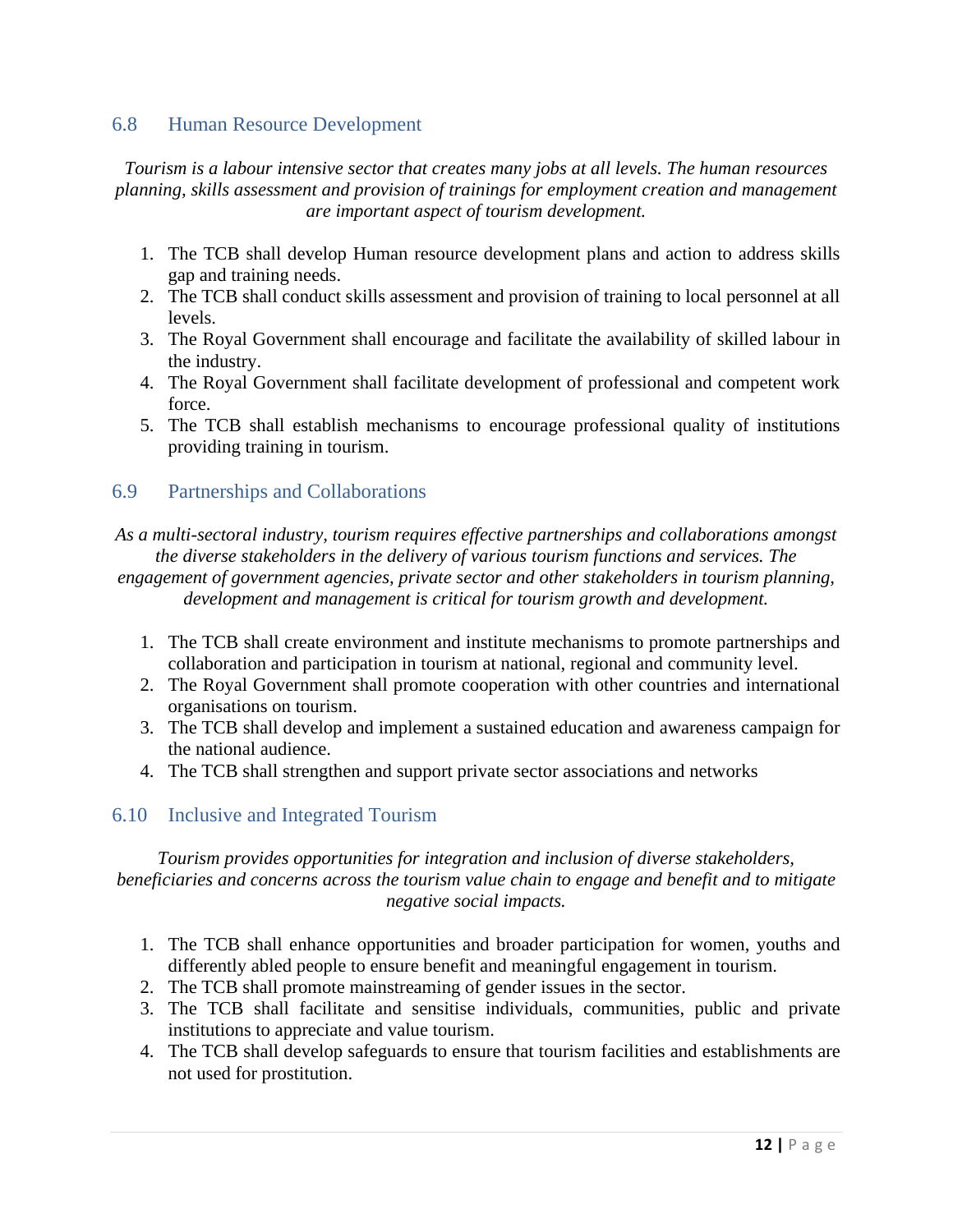- 5. The TCB shall develop Safeguards to ensure that there is no sexual and commercial exploitation especially of children in the sector.
- 6. The TCB shall institute mechanisms for prevention of negative social impacts in collaboration with sector association and other partners
- 7. The TCB shall institute mechanisms and safeguards to conserve and promote natural and cultural heritage in collaboration with sector association and other partners
- 8. The TCB shall enhance initiatives to promote waste management for the sector in collaboration with sector association and other partners

## <span id="page-12-0"></span>**7 Institutional Framework**

## <span id="page-12-1"></span>7.1 Institutional Set Up

#### **Tourism Council of Bhutan (TCB)**

The Tourism Council of Bhutan shall be the apex autonomous government agency responsible for development, promotion and regulation of tourism shall be the custodian of this Policy.

#### **Tourism Council**

The Tourism Council shall be the apex authority relating to tourism and shall comprise of members from the government and private sector.

#### **Tourism Council of Bhutan Secretariat (TCBS)**

The Tourism Council shall be supported by the Tourism Council of Bhutan Secretariat (TCBS) and shall have the following mandates:

- Tourism Budgeting, Planning and Policy
- Regulation and Monitoring
- Facilitation and Co-ordination
- Promotion and Branding
- Development of Tourism Products and Services
- Human Resource Development
- Certification and Accreditation

The Tourism Council of Bhutan Secretariat (TCBS) shall serve as the Lead Agency to coordinate all tourism related policy, plans and programs.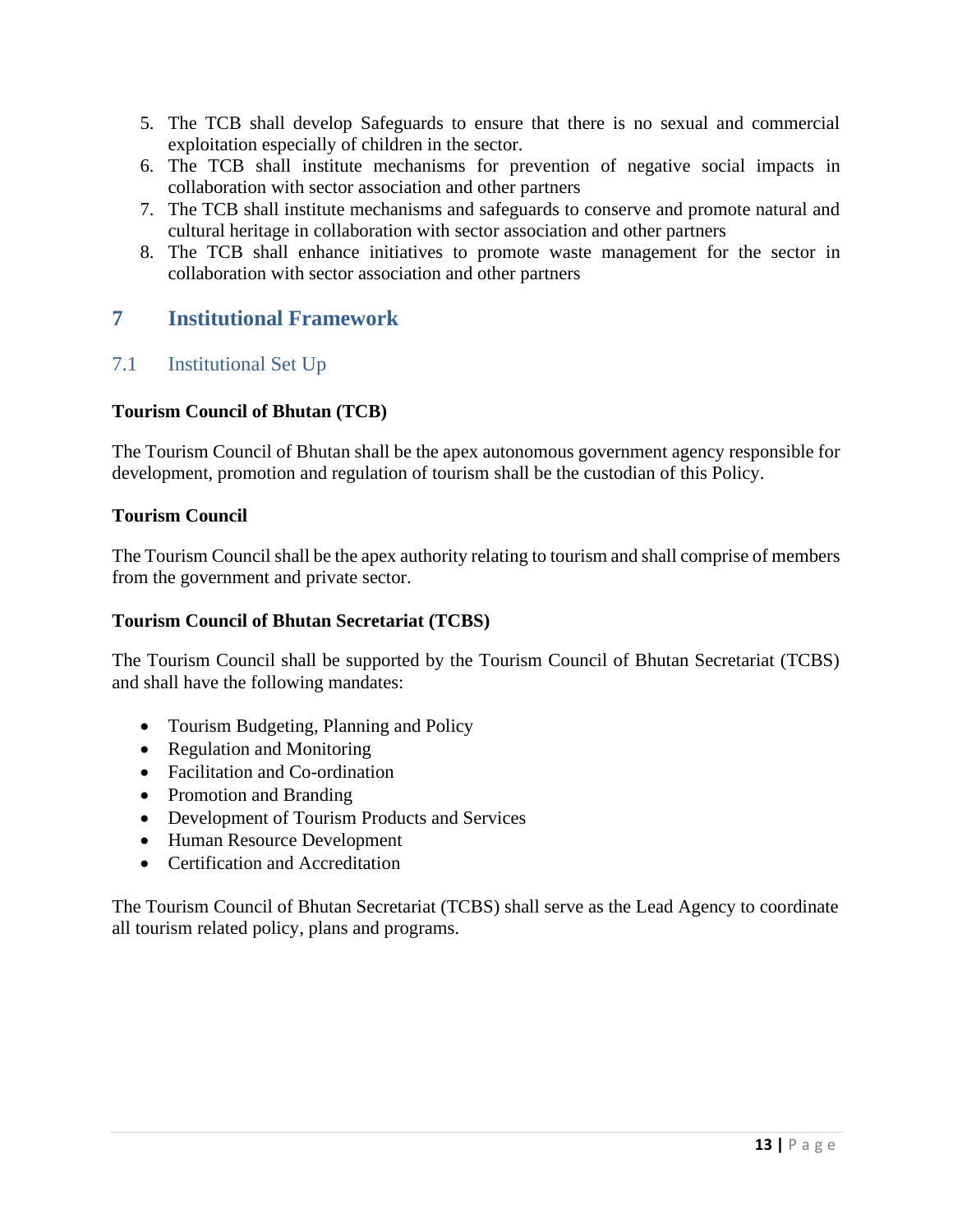# <span id="page-13-0"></span>7.2 Role of Stakeholders

The implementation of the policy will be a shared responsibility that requires the commitment and participation of every stakeholder and indeed the visitor. A responsible collaborative approach will enable promotion of tourism that is economically viable, environmentally sustainable and culturally acceptable.

| <b>Stakeholder</b><br><b>Type</b>                               | Role in delivering Sustainable Tourism                                                                                                                                                                                                                                                                                                                                                                                                            |
|-----------------------------------------------------------------|---------------------------------------------------------------------------------------------------------------------------------------------------------------------------------------------------------------------------------------------------------------------------------------------------------------------------------------------------------------------------------------------------------------------------------------------------|
| <b>Role of</b><br>Government                                    | • Position tourism in country's development agenda and government<br>priorities<br>• Facilitate and encourage inclusion of tourism in sector policies and<br>plans<br>• Create enabling conditions to facilitate tourism development;<br>• Consider enactment of tourism legislation to implement policy;<br>• Provide adequate budget provisions and human resource for tourism<br>development and promotion.                                    |
| Role of<br>Government<br><b>Agencies /</b><br><b>Ministries</b> | Facilitate and support tourism development initiatives.<br>$\bullet$<br>Consider tourism in policies, development plans<br>$\bullet$<br>Facilitate in providing services related to tourism.<br>$\bullet$<br>Infrastructure planning and development.<br>$\bullet$                                                                                                                                                                                |
| <b>Role of Private</b><br><b>Sector</b>                         | Invest in the tourism and hospitality industry<br>$\bullet$<br>Ensure safety, security and health of all visitors<br>Operate business according to appropriate standards and code of<br>$\bullet$<br>ethics<br>Involve local communities in the tourism industry by establishing<br>$\bullet$<br>partnership ventures<br>Integrate economic, social and environmental sustainability issues in<br>$\bullet$<br>business development and operation |
| <b>Role of Local</b><br>Government                              | Support integration of tourism initiatives in the LG plans.<br>Undertake tourism plans and programs in consultation with TCB.<br>Facilitate in providing services related to tourism<br>$\bullet$<br>Facilitate and support monitoring of tourism facilities and services<br>$\bullet$                                                                                                                                                            |
| <b>Role of</b><br><b>Communities</b>                            | Organise and take active participation in tourism<br>$\bullet$<br>Promote sustainable tourism development which enhances the local<br>$\bullet$<br>environment and culture of the area<br>Represent and communicate local community interests.<br>Enter into partnerships with investors in tourism businesses and<br>facilities                                                                                                                  |
| <b>Role of CSOs</b>                                             | Facilitate development and implementation of tourism related plans<br>and program in partnerships and collaboration with TCB<br>Engaging in strategic planning and development<br>Capacity building and provision of expertise                                                                                                                                                                                                                    |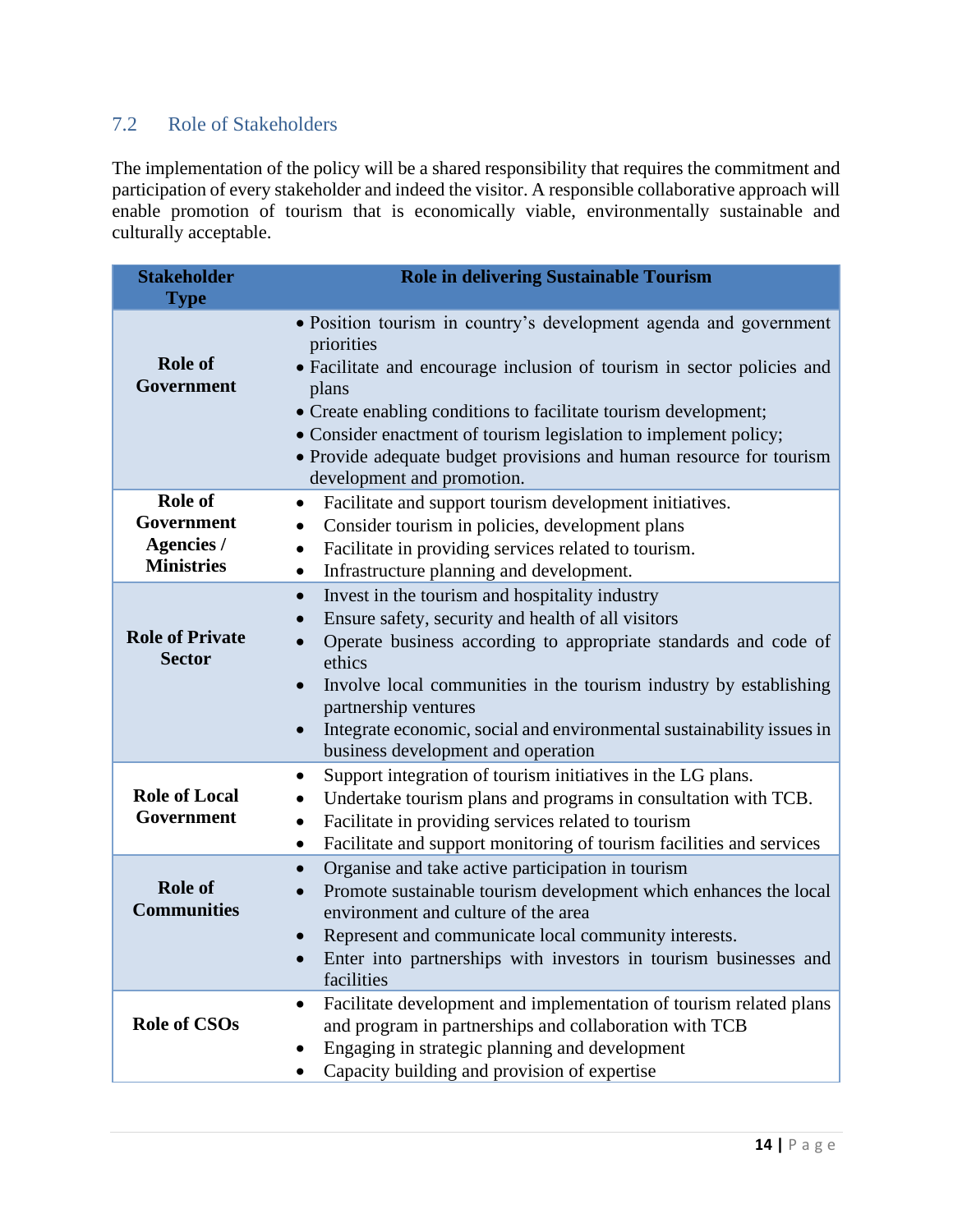| <b>Role of Tourists</b><br>/ Visitors                 | Act in a manner that respects the local culture, traditions and<br>protection of nature.<br>Support our local economy.<br>Be a responsible guest                                                                                                                                                                    |
|-------------------------------------------------------|---------------------------------------------------------------------------------------------------------------------------------------------------------------------------------------------------------------------------------------------------------------------------------------------------------------------|
| Role of<br><b>Individual</b><br><b>Bhutanese</b>      | Respect and support the national tourism policy<br>Be brand ambassador for Tourism Bhutan and uphold the objectives<br>of the national tourism goals.                                                                                                                                                               |
| <b>Role of Media</b>                                  | Tourism awareness program to the population at large.<br>Promotion of domestic tourism through familiarization trips and<br>press reports on different places of tourist attractions.<br>Provide important ling to national public relations efforts<br>Portray a positive image of Bhutan as a tourism destination |
| <b>Education and</b><br><b>Training</b><br>institutes | Knowledge gathering and dissemination<br>$\bullet$<br>Capacity building and training                                                                                                                                                                                                                                |
| <b>Sector</b><br><b>Associations</b>                  | Facilitate development and implementation of tourism related plans<br>and program in partnerships and collaboration with TCB<br>Engaging in strategic planning and development<br>Facilitate in providing services related to tourism.<br>Monitoring                                                                |

# <span id="page-14-0"></span>**8 Formulation, coordination and implementation**

- TCBS shall coordinate the formulation, review, revision and implementation of tourism policies, plans, programs and other developments related to tourism at both national and international level.
- All tourism related initiatives by other stakeholders in the country shall be routed through TCBS.
- The TCBS in collaboration with relevant agencies, Local Governments, and sector associations shall implement this policy.
- The TCBS shall coordinate and conduct awareness and advocacy programs on tourism issues.
- An action plan will be developed to implement this policy and implementation shall be undertaken and be contingent upon the availability of resources.

# <span id="page-14-1"></span>**9 Monitoring and Evaluation**

TCBS in collaboration with partner agencies and stakeholder shall implement this policy and regular monitoring and evaluation of the implementation shall be undertaken.

- The monitoring and evaluation of the policy shall be based on the implementation of the action plan developed by the lead agency.
- The lead agency shall conduct periodic monitoring and evaluation of plans, programs and policies related to tourism.